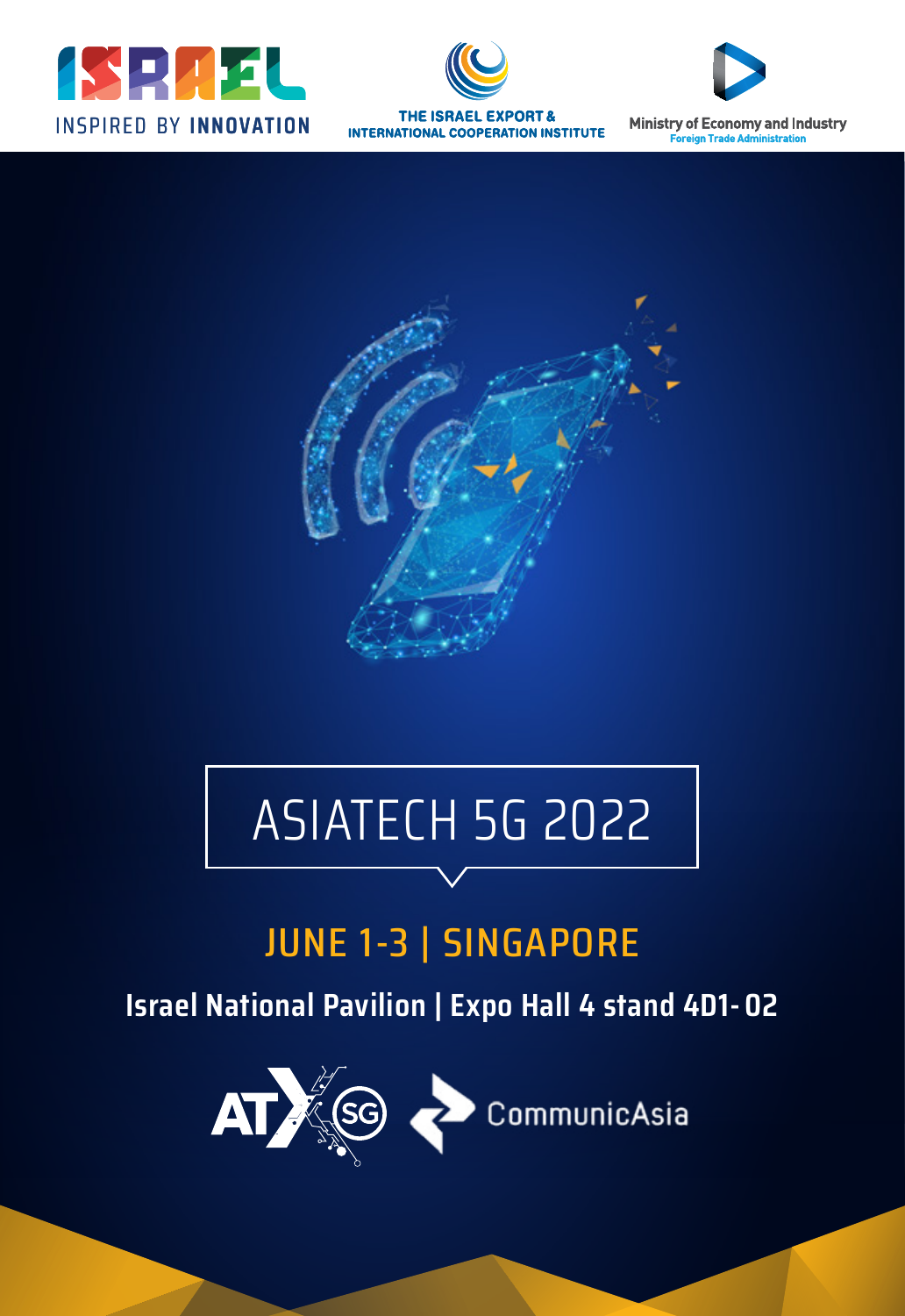



#### CONNECTIVITY IN ASIA

As a business leader in mobile tech sector in Israel Export institute, we are happy to be back in Singapore for the AsiaTech 5G - CommunicAsia 2022. Presenting a holistic group of advanced solutions, tailored for Telecom, Service Providers, Equipment Vendors, Smart device manufacturers, and corporates in related areas.

The Israel Pavilion at the AsiaTech 5G - CommunicAsia 2022 will provide a centrally located, high profile venue for 11 Israeli leading high technology companies, presenting the latest solutions for the 5G, Mobile security, OTT, AR/VR, IoT, Data analytics and VAS.

The pavilion is organized by The Israel Export Institute in cooperation with the Foreign Trade Administration of the Israel Ministry of Economy.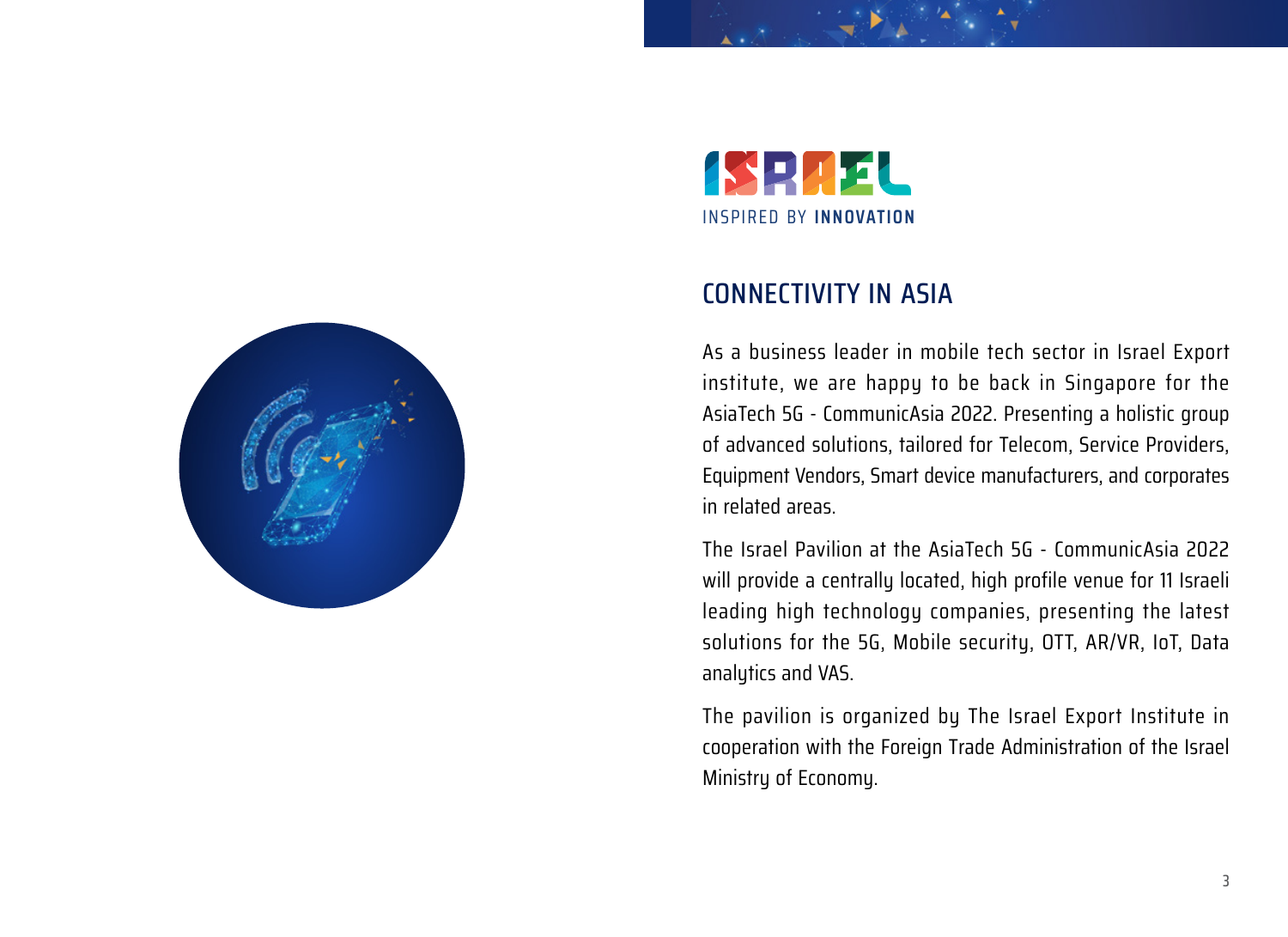

## THE ISRAEL EXPORT & INTERNATIONAL COOPERATION INSTITUTE

The Israel Export & International Cooperation Institute, a nonprofit organization supported by the government of Israel and the private sector, facilitates business ties, joint ventures and strategic alliances between overseas and Israeli companies. Charged with promoting Israel's business community in foreign markets it provides comprehensive, professional trade information, advice, contacts and promotional activities to Israeli companies.

Furthermore, the IEICI provides complementary services to business people, commercial groups, and business delegations from across the globe: IEICI uses its unique and one of a kind network with the prosperous startup ecosystem in Israel, and connects the foreign players, according to their field of interest.

• **Shiri Ram** • Head of Mobile & Smart Cities Ecosystem

• **T** +972-3-514-2938 • shirir@export.gov.il

• **[www.export.gov.il](https://www.export.gov.il/en)**



## THE FOREIGN TRADE ADMINISTRATION AT THE ISRAELI MINISTRY OF ECONOMY & INDUSTRY

The Foreign Trade Administration at the Ministry of Economy and Industry is responsible for managing and directing the international trade policy of the State of Israel. The Administration's main fields of activity include promotion of trade and exports, initiating and maintaining trade agreements, attracting and facilitating foreign investments and creating strategic cooperation with foreign companies.

Together with the Administration's team located in Israel, we operate a network of 56 offices including 44 Economic and Commercial Missions around the world which serve as the operational arm of the Ministry in the global markets.

- **Dr. Shai Moses** Director CommunicAsia 2022 Asia-Pacific Division, Foreign Trade Administration
- shai.moses@economy.gov.il
- **Tomer Shpilman** Project Manager CommunicAsia 2022 Asia-Pacific Division, Foreign Trade Administration
- tomer.shpilman@economy.gov.il
- **[www.](https://itrade.gov.il/)itrade.gov.il**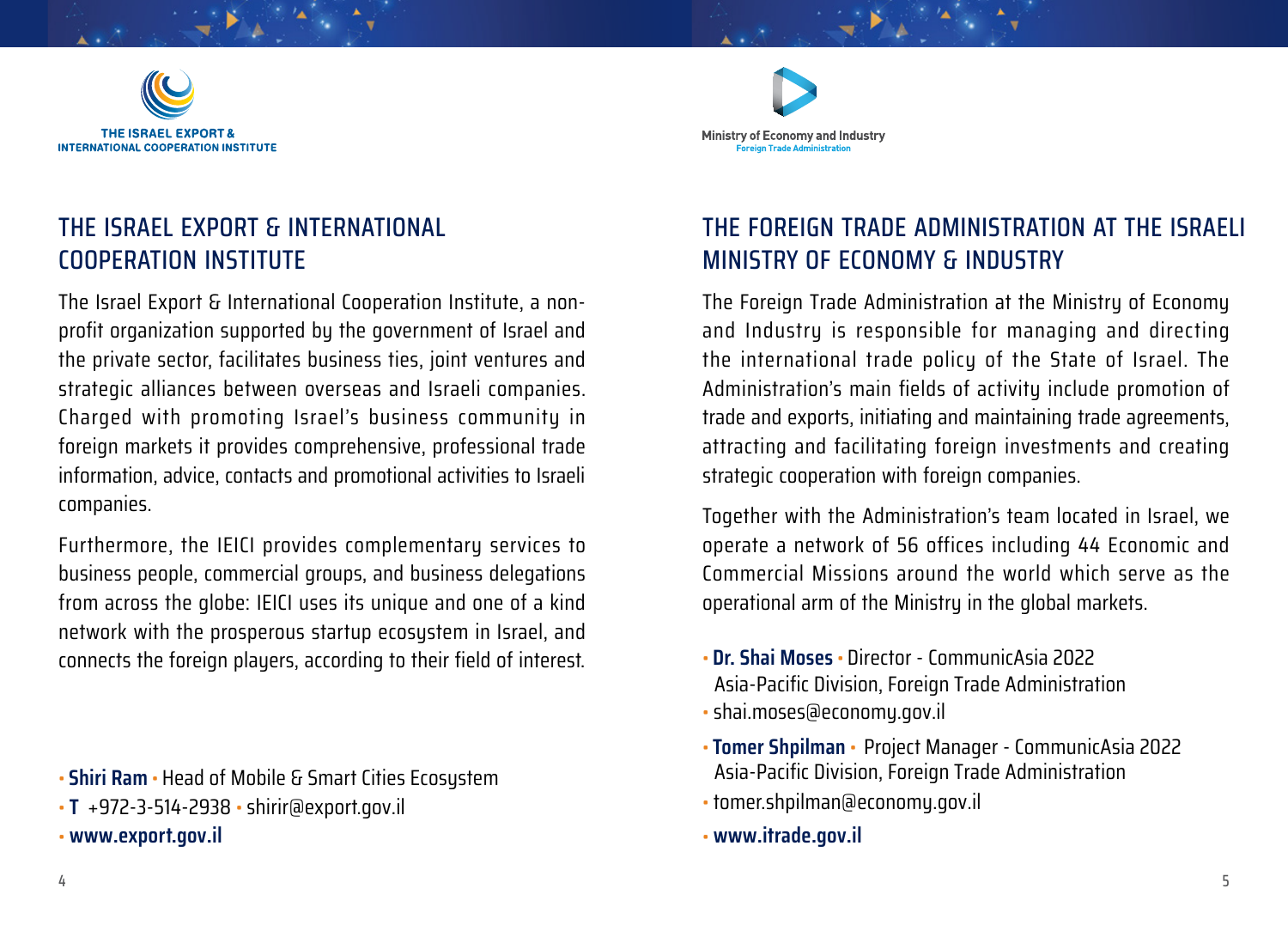$\rightarrow$ 

#### EXPO HALL 4 | STAND 4D01-2



## COMPANIES BY CATEGORIES ISRAEL NATIONAL PAVILION

 $\overline{\phantom{a}}$ 

|                                             | Infrastructure<br>& Network | loT &<br><b>Connected</b><br><b>World</b> | <b>Technologies</b><br>& Services | Devices Pq. |    |
|---------------------------------------------|-----------------------------|-------------------------------------------|-----------------------------------|-------------|----|
| Allot                                       |                             |                                           |                                   |             | 8  |
| Anodot                                      |                             |                                           |                                   |             | 9  |
| Applause                                    |                             |                                           |                                   |             | 10 |
| <b>FirstPoint</b>                           |                             |                                           |                                   |             | 11 |
| Friendly<br>Technologies,<br>FTL, LTD       |                             |                                           |                                   |             | 12 |
| hiSky Ltd.                                  |                             |                                           |                                   |             | 13 |
| <b>NOVELSAT</b>                             |                             |                                           |                                   |             | 14 |
| Radix                                       |                             |                                           |                                   |             | 15 |
| <b>SQream</b><br>Technologies<br><b>LTD</b> |                             |                                           |                                   |             | 16 |
| <b>Talamoos</b>                             |                             |                                           |                                   |             | 17 |
| Veego                                       |                             |                                           |                                   |             | 18 |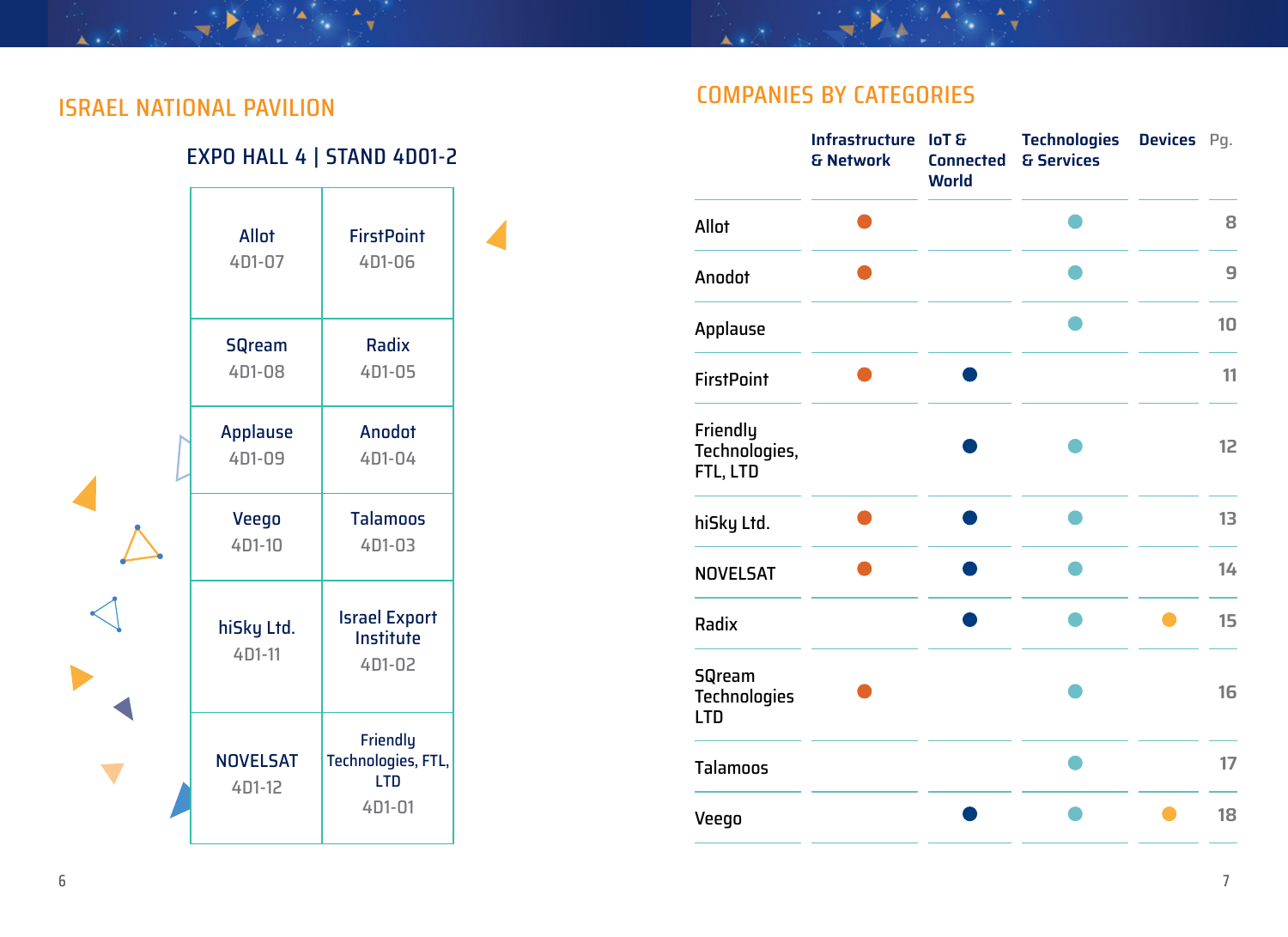

<span id="page-4-1"></span>**Allot** • **Stand 4D1-07**

#### **Infrastructure & Network**

- **•** 5G
- **•** Cyber
- **•** Infrasturcture
- **Technologies & Services**
	- **•** Mobility

Allot is a global provider of network intelligence and securityas-a-service solutions for service providers and enterprises worldwide, with a focus on enhancing value for its customers. Allot's solutions are deployed globally for network and application analytics, traffic control and shaping, and networkbased cybersecurity services. Allot provides its customers with tools to help them learn about users and network behaviors, improve quality of experience, reduce costs, detect and block cybersecurity attacks in order to protect their communication service, and optimize, innovate, and capitalize on every opportunity. In 2017, Allot's DDoS Protection was recognized by Frost & Sullivan as an optimal mitigation approach for service providers.

- **Frank Katzer**  Marketing Director
- **T** +972-54-9100375 fkatzer@allot.com
- **www.allot.com**



<span id="page-4-0"></span>**Anodot** • **Stand 4D1-04**

- **Infrastructure & Network**
	- **•** Cloud
	- **•** 5G
- **Technologies & Services**
	- **•** SaaS
	- **•** Software
	- **•** AI/ Machine Learning

Anodot's autonomous network monitoring platform provides the ability to monitor cross-layer network performance and service experience in one platform. We collect all data types, at any scale, and use AI/ML to correlate anomalies across the entire telco stack. Our platform is the "brain" on top of the OSS that detects service-impacting incidents in real-time. We help customers like T-Mobile and Megafon protect their revenue and improve service experience - reducing the number of alerts by 90% and shortening Time to Resolve incidents by 30%.

- **Roni Saban** Marketing Director
- **T** +972-52-5305959 rsaban@anodot.com
- **[www.anodot.com](http://www.anodot.com)**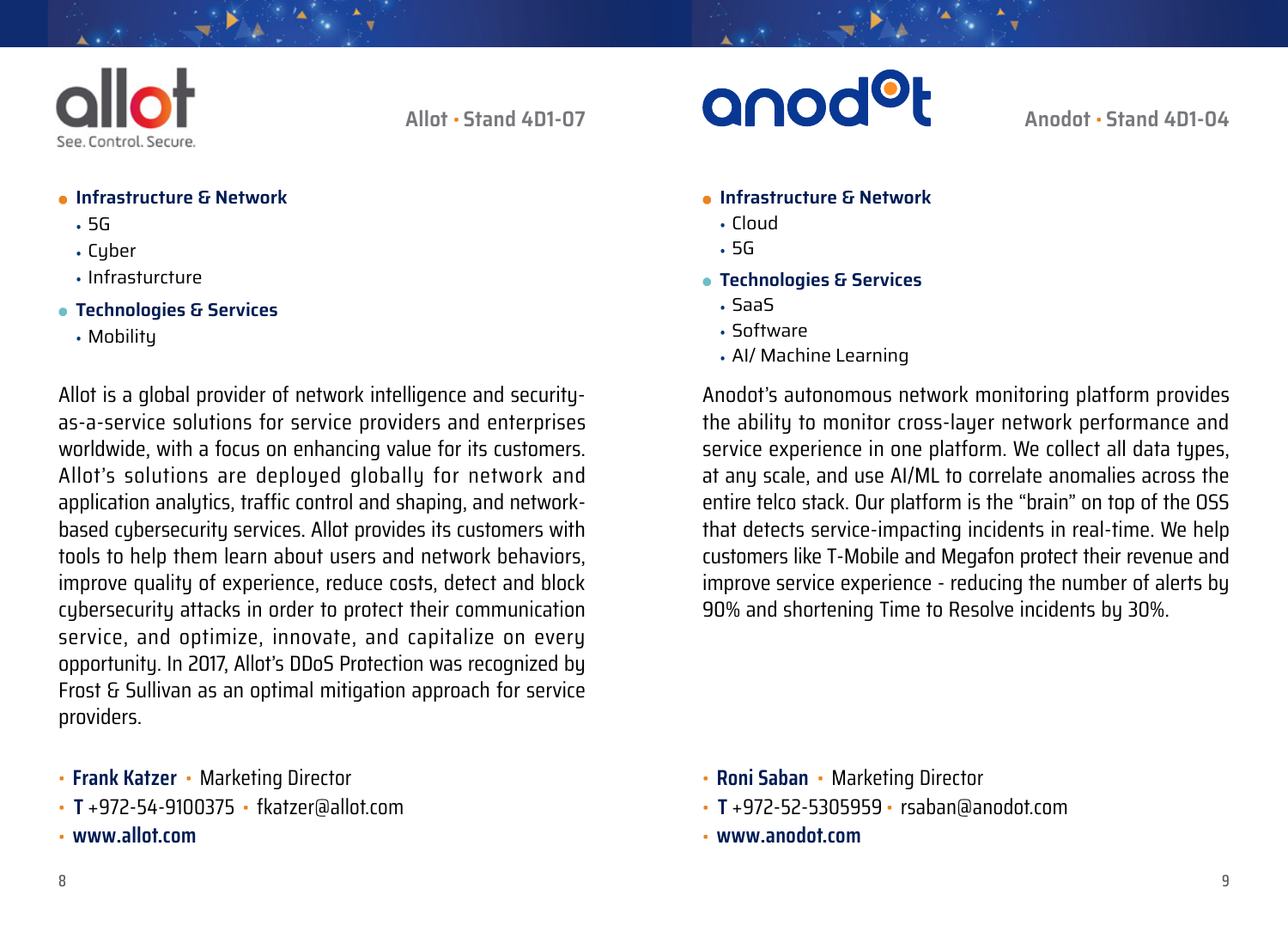# APPLAUSE<sup>o</sup>

<span id="page-5-0"></span>**Applause** • **Stand 4D1-09**

#### **Technologies & Services**

- **•** Consumer Products
- **•** Media
- **•** Entertainment
- **•** Customer Engagement

Applause crowdtesting and feedback solutions help Product, Engineering, and QA leaders gain rapid insight into the areas of digital quality that matter most to them. Our solutions span the SDLC providing a cohesive view into every aspect of your digital customer experience.

<span id="page-5-1"></span>**FirstPoint** FirstPoint · Stand 4D1-06

- **IoT & Connected World**
- **•** IOT
- **Infrastructure & Network**
- **•** 5G
- **•** Infrasturcture
- **•** Cyber

FirstPoint provides a comprehensive secured Cellular Connectivity Management Platform (CMP) that protects any cellular-connected devices from mobile network threats and a multi-functional management platform to meet your business goals. FirstPoint secured CMP protects cellular IoT devices, reduces costs, and boosts operational efficiency on scale while continuously monitoring, analyzing, and managing the connectivity. The platform is easy to use and built for IT teams with no previous telco knowledge.

• **Inbar Dinte** • Sr. BizDev & Partnerships Team Lead, APAC & IL

- **T** +972-50-9355200 idinte@applause.com
- **www.applause.com**
- **Shiri Smid** Marketing Director
- **T** +972-52-6731403 shiri.s@firstpoint-mg.com
- **[www.firstpoint-mg.com](https://www.firstpoint-mg.com/)**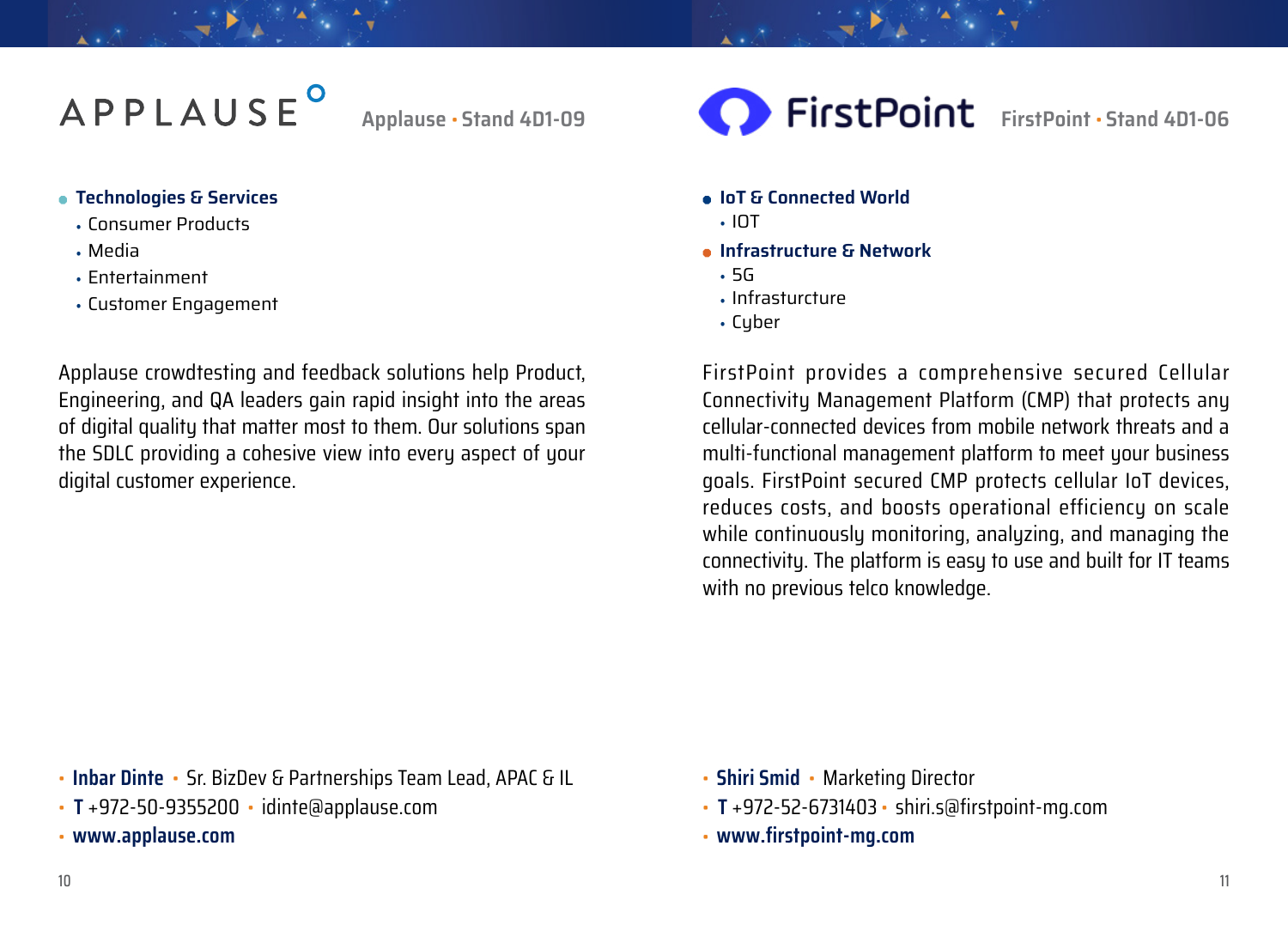

<span id="page-6-1"></span>**Friendly Technologies, FTL, LTD** • **Stand 4D1-01**

- **IoT & Connected World**
	- **•** IOT
	- **•** Saas
- **Technologies & Services**
	- **•** Software
	- **•** WiFi

Unified Device Management for Telecom & IoT. Friendly Technologies is a provider of carrier-class platforms for IoT, smart home, and TR-069 device management. Friendly provides a unified IoT platform for management of LWM2M, MQTT, OMA-DM, and TR-069 devices, and a full solution for smart homes. Friendly's platform enables its customers to generate new revenue streams in the smart home and IoT markets, such as utilities, transportation, and smart cities. Friendly's traditional TR-069 ACS for carriers and xSPs improves the customer experience, reduces costs, provisions new devices, monitors QoE, and configures and updates firmware remotely, while offering data insights to service providers. Friendly Technologies, whose device management and IoT solutions are installed by over 200 service providers and IoT companies worldwide, has been recognized by Frost & Sullivan as a Global Leader in Unified Device and Smart Home Management.

- **Ariela Ross** Marketing
- **T** +972-3-7539000 ariela.ross@friendly-tech.com
- **[www.friendly-tech.com](https://www.friendly-tech.com?utm_campaign=ATxS22&utm_source=iei)**



<span id="page-6-0"></span>**hiSky Ltd.** • **Stand 4D1-11**

- **Infrastructure & Network**
	- **•** Hardware
- **Technologies & Services**
	- **•** Mobility
- **IoT & Connected World**
	- **•** IOT
	- **•** Automotive

hiSky operates a cost-effective and easy-to-install IoT network, with unique Smartellite™ satellite terminals and a cloudbased network management system (NMS). The network is specifically designed to transmit and receive IoT/Machine-to-Machine data; including sensor software, e-log systems, etc., and comprises of functions and modules enabling any network partner to deploy, operate and sell tailor-made IoT connectivity services, priced at a fraction of the market alternatives.

- **Guy Maymon** Director, Marketing Communications
- **T** +972-54-3036385 guym@hiskysat.com
- **[www.hiskysat.com](https://www.hiskysat.com/)**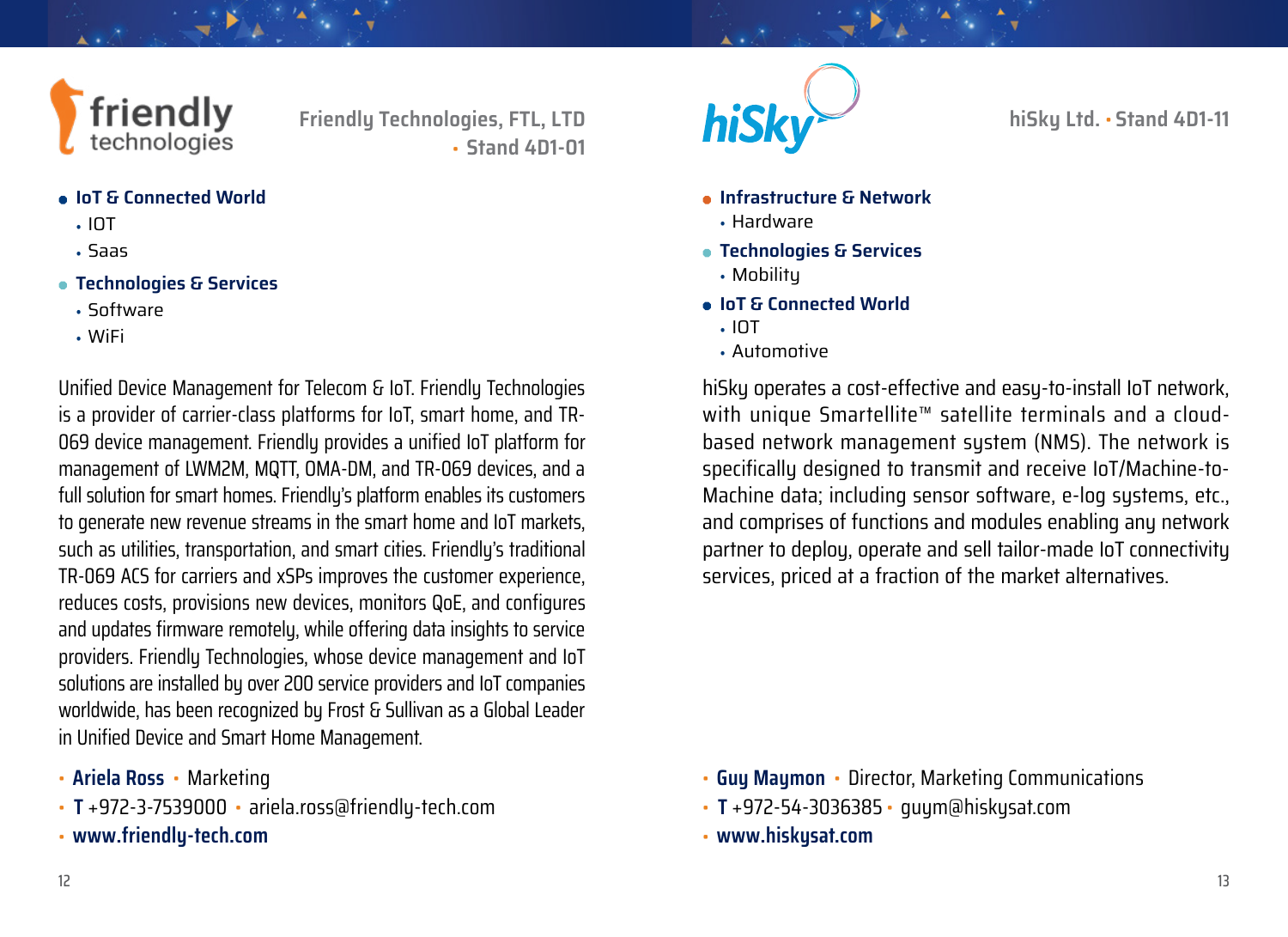

<span id="page-7-0"></span>**NOVELSAT** • **Stand 4D1-12**

**IoT & Connected World**

**•** IOT

#### **Infrastructure & Network**

**•** Software

- **•** Infrastructure
- **•** 5G
- **Technologies & Services**
	- **•** Media
	- **•** Hardware
	- **•** AR/VR

Powered by innovative technologies, our broadcast and broadband solutions redefine content connectivity economics, unlocking immense business opportunities so our customers can grow and thrive in the world of today and tomorrow. Our high-performance products for satellite and terrestrial content connectivity include integrated video solutions and highly efficient broadband connectivity solutions, as well as bestin-industry content security solutions. Transforming delivery of data and video with new levels of performance, efficiency, agility, and security, NOVELSAT empowers mission-critical and demanding applications for the telecom, enterprise, media, entertainment, government, and mobility markets.

- **Mor Messing** Marketing Manager
- **T** +972-54-6160634 mor.me@novelsat.com
- **www.[novelsat.com](https://novelsat.com/)**

**Radix** 

<span id="page-7-1"></span>**Radix** • **Stand 4D1-05**

- **IoT & Connected World**
	- **•** Cloud
	- **•** IOT
- **Technologies & Services**
- **•** SaaS
- **Devices**
	- **•** Mobility

We deliver cutting-edge device management solutions. Our mission is to consolidate all the organization devices, related work processes and stakeholders in one easy-to-use management platform. The Radix device management platform with its powerful VISO engine enables telcos, operators and service providers to stay on top of their device fleet wherever their devices and customers are and whatever the use-case may be. We welcome all customers looking to manage their devices.

- **Nadav Avni** CMO
- **T** +972-52-3748569 nadav@radix-int.com
- **[www.radix-int.com](http://www.radix-int.com)**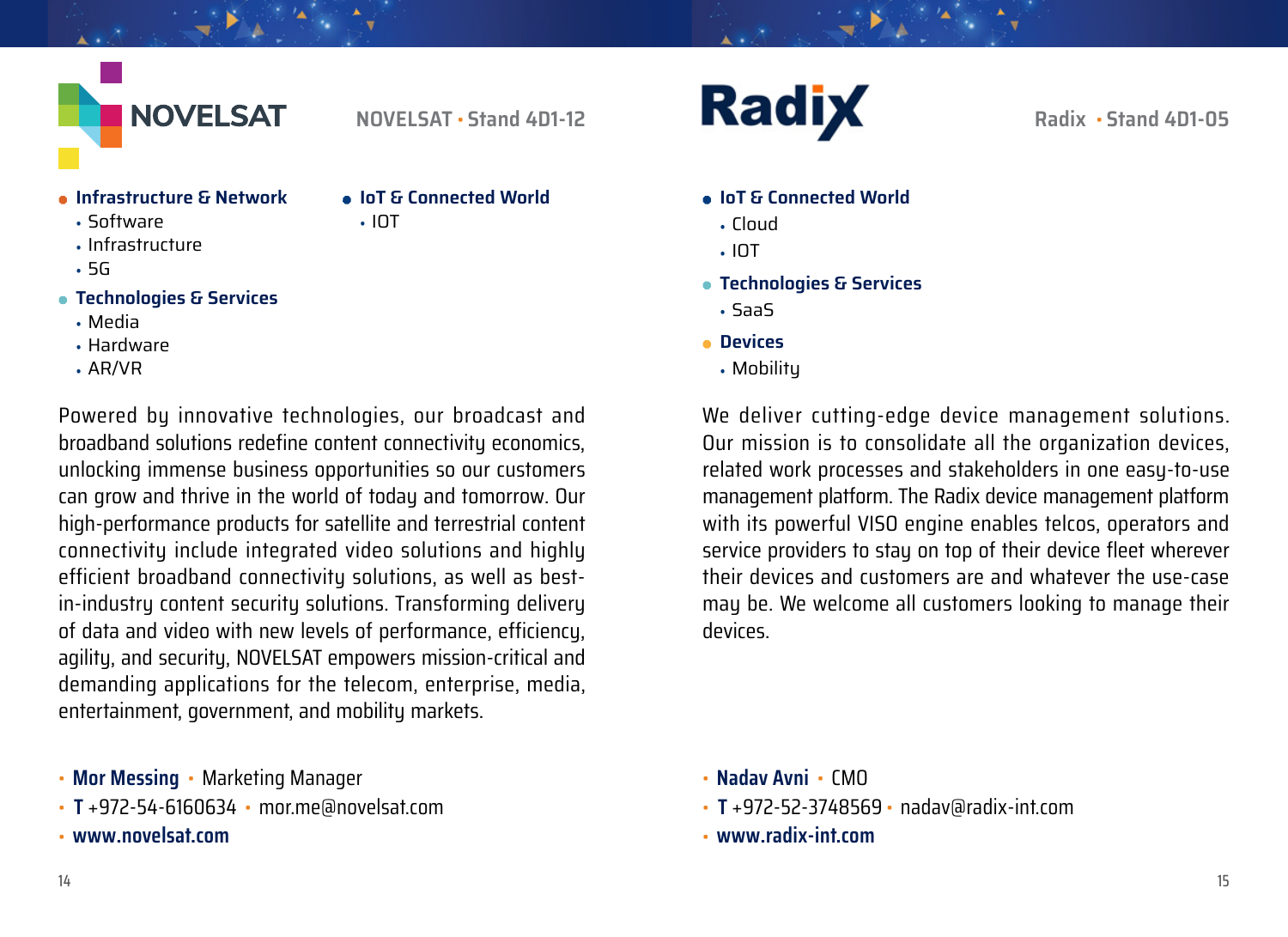

<span id="page-8-1"></span>**SQream Technologies LTD** • **Stand 4D1-08**

- **Infrastructure & Network**
	- **•** Software
	- **•** Infrastructure
	- **•** Cloud
- **Technologies & Services**
	- **•** AI / Machine Learning

SQream minimizes Total Time to Insight (TTTI) for time-sensitive data on-prem and on-the-cloud. The GPU-powered data analytics platform is designed for any size of data, enabling enterprises to rapidly ingest and analyze their growing stores – providing full picture visibility for improved customer experience, operational efficiency, and previously unobtainable business insights.



<span id="page-8-0"></span>**Talamoos** • **Stand 4D1-03**

- **Technologies & Services**
	- **•** Software
	- **•** Media
	- **•** AI / Machine Learning
	- **•** Customer Engagement

Talamoos is a recommendation engine based on AI and Big Data that provides state of the art personalization and discovery in real time. Talamoos predicts in real time what your users would like to do next in order to increase revenues and engagements. Talamoos generates real time predictions for over 250 million unique users a year.

- **Noa Sarai Attias** Marketing Manager
- **T** +972-54-2153633 noasa@sqreamtech.com
- **[www.sqream.com](https://sqream.com/company/about-sqream/)**
- **Rubi Boim** CEO
- **T** +972-52-6000900 rubi@talamoos.com
- **[www.talamoos.com](http://www.talamoos.com)**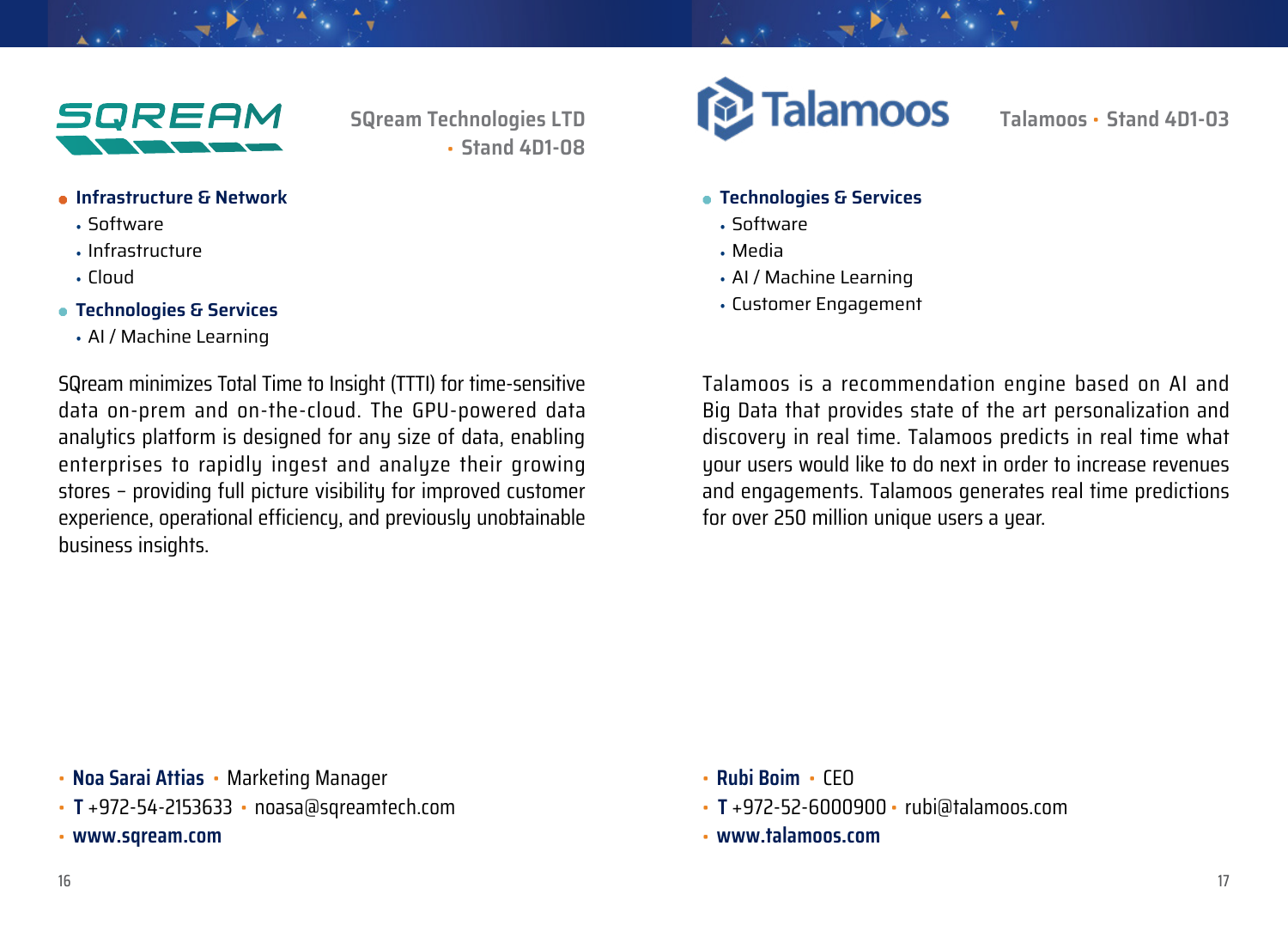# veego

<span id="page-9-0"></span>**Veego** • **Stand 4D1-10**

#### **Technologies & Services**

- **•** WiFi
- **•** Software
- **•** Customer Engagement
- **•** 5G
- **Devices**
	- **•** WiFi
	- **•** 5G
	- **IoT & Connected World**
		- **•** AI / Machine Learning

Veego is a data analytics company established to help Telco's leverage and monetize their own data to improve operational efficiency, increase revenues and reduce churn - all while providing subscribers the best quality of experience.

• **Yossi Geller** • VP Marketing

- **T** +972-52-3380676 yossi@veego.io
- **[www.veego.io](http://www.veego.io)**